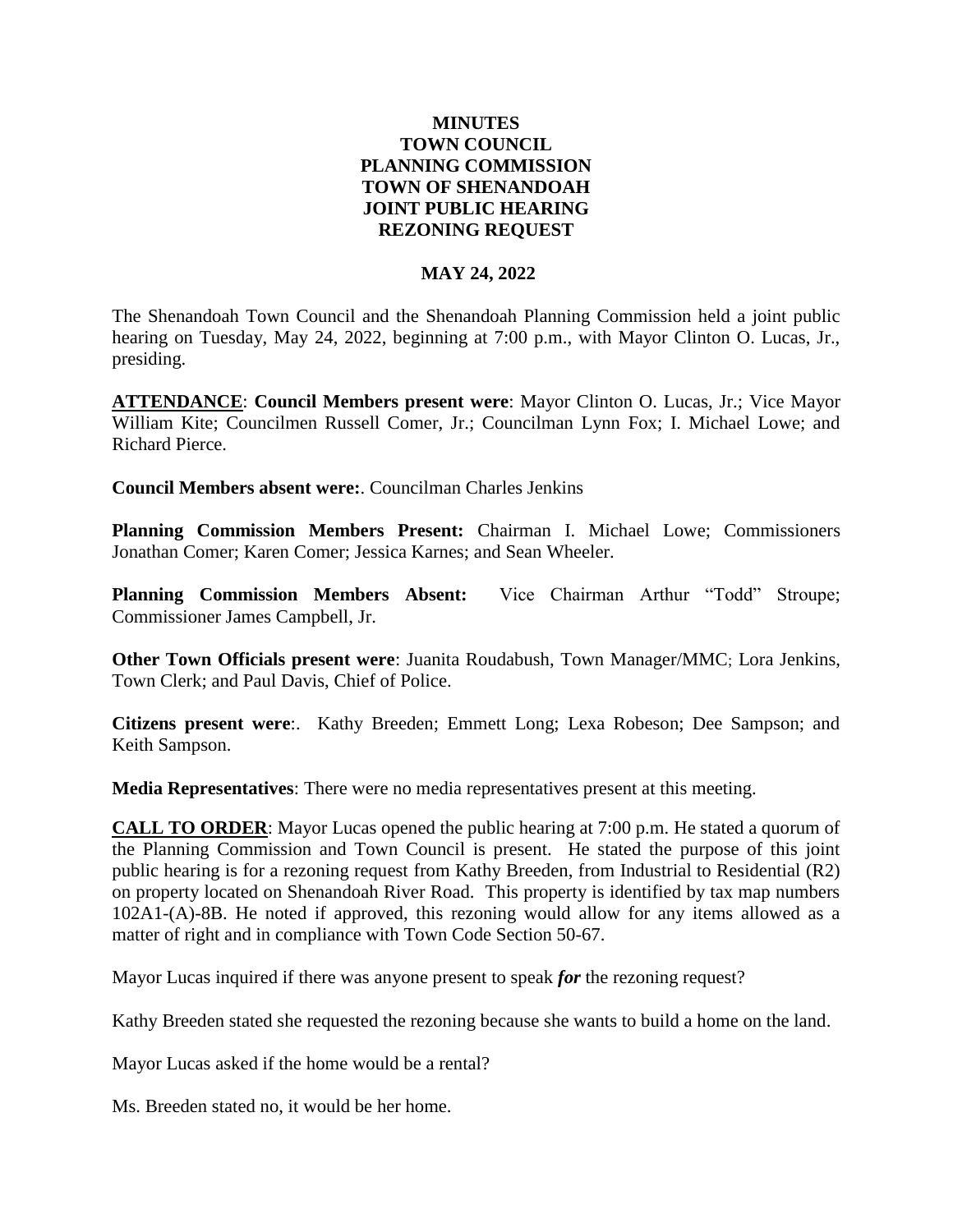Mayor Lucas inquired if there was anyone present to speak *against* the rezoning request?

There was no one to speak against the rezoning request.

There being no further questions or comments, a *motion* was made by Vice Mayor Kite, *seconded* by Councilman Pierce, to close the public hearing at 7:04 p.m.

Members vote was as follows:

**YEA:** Vice Mayor Kite **NAY**: None. Councilman Comer Councilman Fox Councilman Lowe Councilman Pierce

**ABSTAIN:** Mayor Lucas **ABSENT:** Councilman Jenkins **VOTE: Unanimous in favor of motion**.

Mayor Lucas asked if the Planning Commission wanted to discuss this request and make a recommendation to Council, or if they needed more time for review?

There being no questions, a *motion* was made by Planning Commissioner K. Comer, *seconded*  by Planning Commissioner Wheeler, to recommend approval of the rezoning request from Industrial to Residential (R2) for Kathy Breeden on property located on Shenandoah River Road, identified by tax map numbers 102A1-(A)-8B, as presented.

Planning Commission Members Vote was as follows:

**YEA:** Chairman Lowe **NAY**: None. Commissioner J. Comer Commissioner K. Comer Commissioner Karnes Commissioner Wheeler

**Abstain**: None.

**Absent**: Vice Chairman Stroupe; and Commissioner Campbell, Jr

## **VOTE: Unanimous in favor of motion.**

Mayor Lucas asked if the Council had any questions?

Councilman Fox asked what the other properties were zoned around Ms. Breeden?